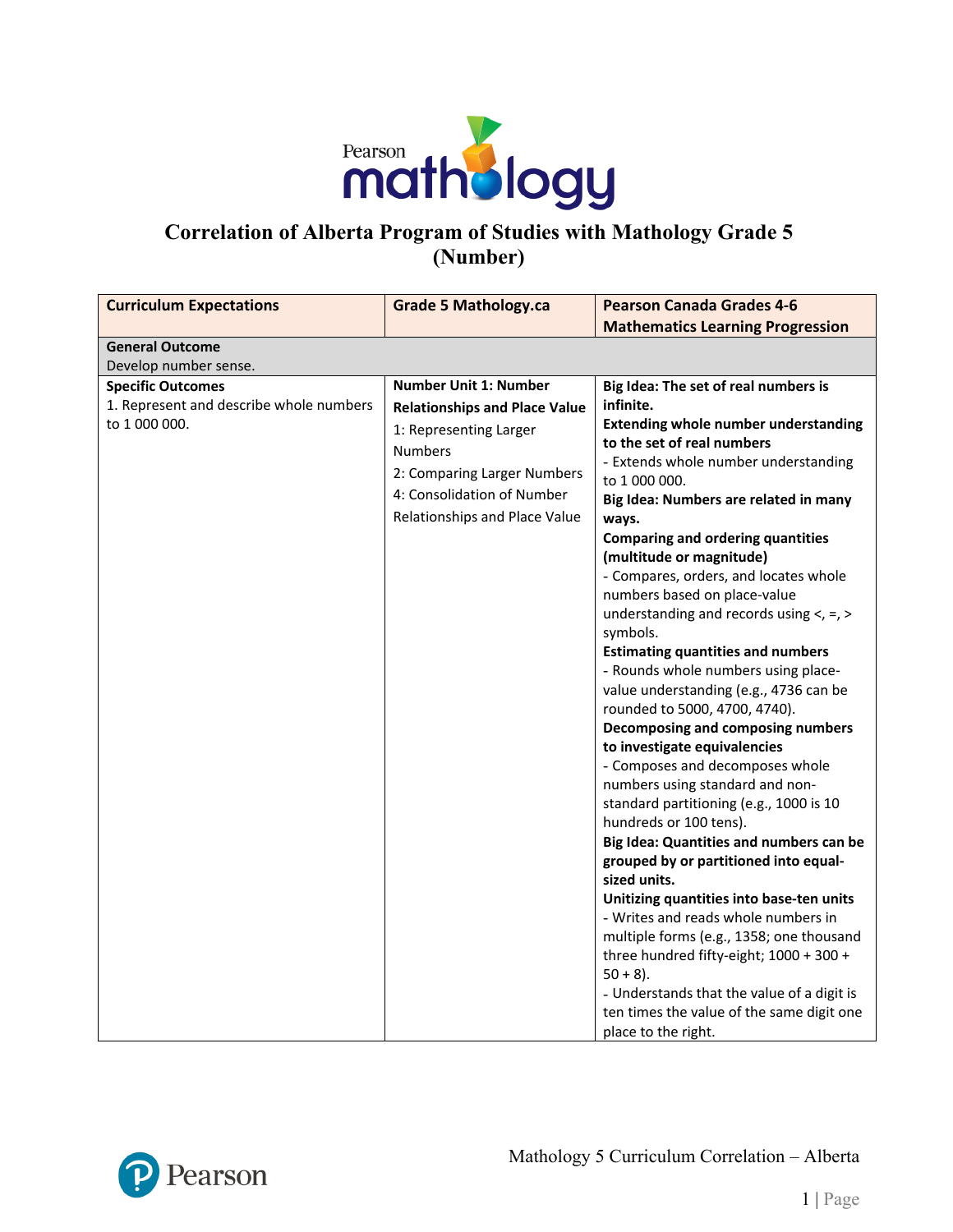| 2. Use estimation strategies in problem-   | <b>Number Unit 1: Number</b>         | Big Idea: Numbers are related in many                                                 |
|--------------------------------------------|--------------------------------------|---------------------------------------------------------------------------------------|
| solving contexts.                          | <b>Relationships and Place Value</b> | ways.                                                                                 |
|                                            | 3: Estimating to Solve               | <b>Comparing and ordering quantities</b>                                              |
|                                            | Problems                             | (multitude or magnitude)                                                              |
|                                            |                                      | - Compares, orders, and locates whole                                                 |
|                                            | <b>Number Unit 2: Fluency with</b>   | numbers based on place-value<br>understanding and records using $\lt$ , =, >          |
|                                            | <b>Addition and Subtraction</b>      | symbols.                                                                              |
|                                            | 5: Estimating Sums and               | <b>Estimating quantities and numbers</b>                                              |
|                                            | <b>Differences</b>                   | - Rounds whole numbers using place-                                                   |
|                                            |                                      | value understanding (e.g., 4736 can be                                                |
|                                            | <b>Number Unit 4: Fluency with</b>   | rounded to 5000, 4700, 4740).                                                         |
|                                            |                                      | Big Idea: Quantities and numbers can be                                               |
|                                            | <b>Multiplication and Division</b>   | operated on to determine how many                                                     |
|                                            | 20: Using Estimation for             | and how much.                                                                         |
|                                            | Multiplication and Division          | Developing conceptual meaning of                                                      |
|                                            |                                      | operations<br>- Extends whole number computation                                      |
|                                            |                                      | models to larger numbers.                                                             |
|                                            |                                      | Developing fluency of operations                                                      |
|                                            |                                      | - Estimates the result of whole number                                                |
|                                            |                                      | operations using contextually relevant                                                |
|                                            |                                      | strategies (e.g., How many buses are                                                  |
|                                            |                                      | needed to take the Grade 8 classes to the                                             |
|                                            |                                      | museum?).                                                                             |
|                                            |                                      | - Solves whole number computation                                                     |
|                                            |                                      | using efficient strategies (e.g., mental<br>computation, algorithms, calculating cost |
|                                            |                                      | of transactions and change owing, saving                                              |
|                                            |                                      | money to make a purchase).                                                            |
| 3. Apply mental mathematics strategies     | Number Unit 4: Fluency with          | Big Idea: Quantities and numbers can be                                               |
| and number properties in order to          | <b>Multiplication and Division</b>   | operated on to determine how many                                                     |
| understand and recall basic multiplication | 19: Relating Multiplication          | and how much.                                                                         |
| facts (multiplication tables) to 81 and    | and Division Facts                   | Investigating number and arithmetic                                                   |
| related division facts.                    | 25: Consolidation of Fluency         | properties                                                                            |
|                                            | with Multiplication and              | - Recognizes and generates equivalent                                                 |
|                                            | Division                             | numerical expressions using                                                           |
|                                            |                                      | commutative and associative properties.                                               |
|                                            |                                      | - Understands operational relationships<br>(e.g., inverse relationship between        |
|                                            |                                      | multiplication/division,                                                              |
|                                            |                                      | addition/subtraction).                                                                |
|                                            |                                      | - Understands the identity of operations                                              |
|                                            |                                      | $(e.g., 5 + 0 = 5; 7 \times 1 = 7).$                                                  |
|                                            |                                      | Developing fluency of operations                                                      |
|                                            |                                      | - Fluently recalls multiplication and                                                 |
|                                            |                                      | division facts to 100.                                                                |

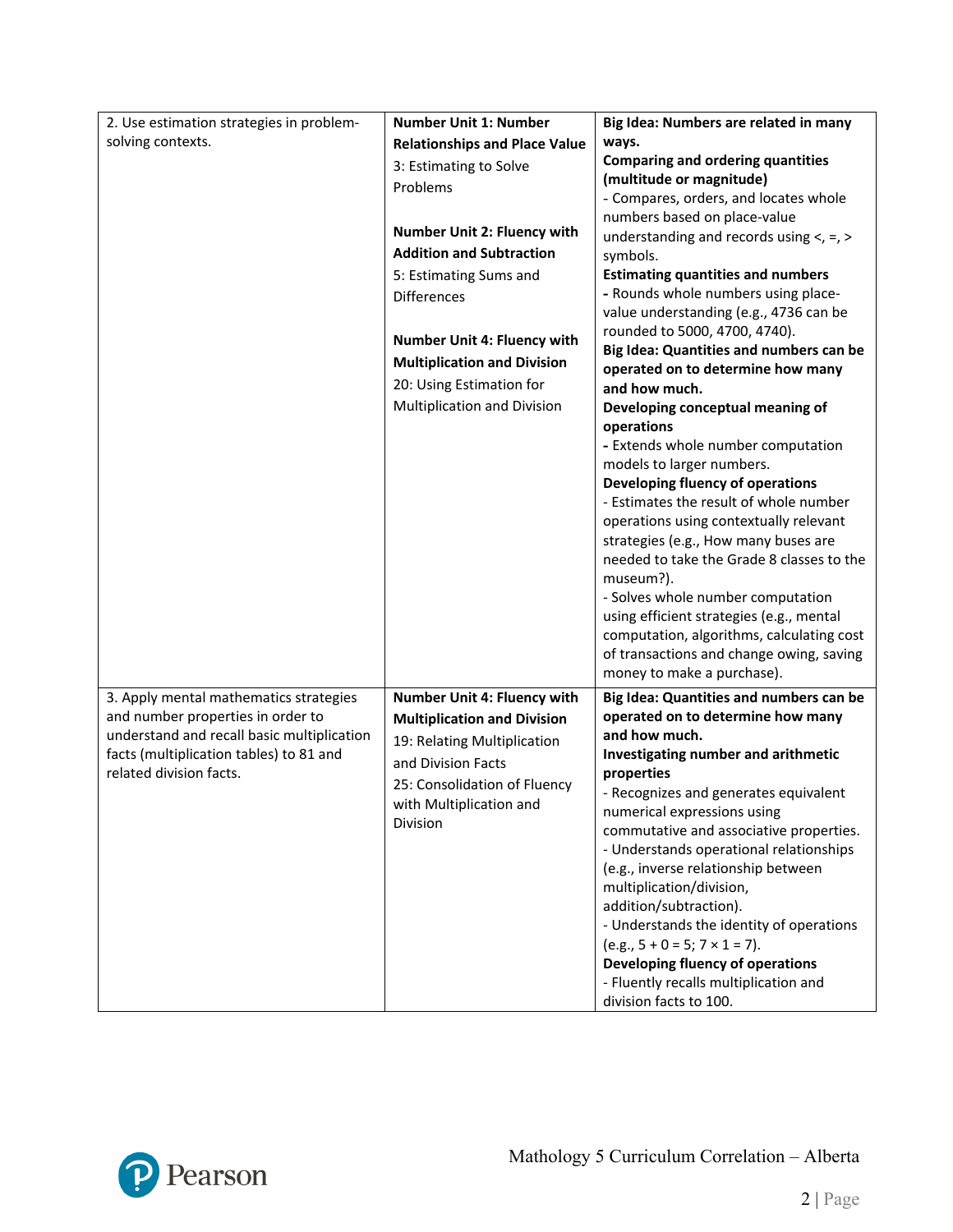| 4. Apply mental mathematics strategies<br>for multiplication.                                                                                                                                                         | <b>Number Unit 4: Fluency with</b><br><b>Multiplication and Division</b><br>20: Using Estimation for<br>Multiplication and Division<br>21: Strategies for Multiplying<br>Larger Numbers<br>25: Consolidation of Fluency<br>with Multiplication and<br>Division | Big Idea: Quantities and numbers can be<br>operated on to determine how many<br>and how much.<br>Developing conceptual meaning of<br>operations<br>- Understands the effect of multiplying<br>and dividing whole numbers by powers of<br>10.<br>- Extends whole number computation<br>models to larger numbers.                                                                                                                                                                                                                                                                                                                  |
|-----------------------------------------------------------------------------------------------------------------------------------------------------------------------------------------------------------------------|----------------------------------------------------------------------------------------------------------------------------------------------------------------------------------------------------------------------------------------------------------------|----------------------------------------------------------------------------------------------------------------------------------------------------------------------------------------------------------------------------------------------------------------------------------------------------------------------------------------------------------------------------------------------------------------------------------------------------------------------------------------------------------------------------------------------------------------------------------------------------------------------------------|
| 5. Demonstrate, with and without<br>concrete materials, an understanding of<br>multiplication (2-digit by 2-digit) to solve<br>problems.                                                                              | Number Unit 4: Fluency with<br><b>Multiplication and Division</b><br>22: Multiplying Whole<br><b>Numbers</b><br>25: Consolidation of Fluency<br>with Multiplication and<br><b>Division</b>                                                                     | Big Idea: Quantities and numbers can be<br>operated on to determine how many<br>and how much.<br>Developing conceptual meaning of<br>operations<br>- Extends whole number computation<br>models to larger numbers.<br>Developing fluency of operations<br>- Solves whole number computation<br>using efficient strategies (e.g., mental<br>computation, algorithms, calculating cost<br>of transactions and change owing, saving<br>money to make a purchase).                                                                                                                                                                   |
| 6. Demonstrate, with and without<br>concrete materials, an understanding of<br>division (3-digit by 1-digit), and interpret<br>remainders to solve problems.                                                          | Number Unit 4: Fluency with<br><b>Multiplication and Division</b><br>23: Dividing Larger Numbers<br>25: Consolidation of Fluency<br>with Multiplication and<br>Division                                                                                        | Big Idea: Quantities and numbers can be<br>operated on to determine how many<br>and how much.<br>Developing conceptual meaning of<br>operations<br>- Extends whole number computation<br>models to larger numbers.<br>Developing fluency of operations<br>- Solves whole number computation<br>using efficient strategies (e.g., mental<br>computation, algorithms, calculating cost<br>of transactions and change owing, saving<br>money to make a purchase).                                                                                                                                                                   |
| 7. Demonstrate an understanding of<br>fractions by using concrete, pictorial and<br>symbolic representations to:<br>create sets of equivalent<br>fractions<br>compare fractions with like and<br>unlike denominators. | <b>Number Unit 3: Fractions and</b><br><b>Decimals</b><br>10: Equivalent Fractions<br>12: Comparing and Ordering<br>Fractions<br>18: Consolidation of Fractions<br>and Decimals                                                                                | Big Idea: Numbers are related in many<br>ways.<br><b>Comparing and ordering quantities</b><br>(multitude or magnitude)<br>- Compares, orders, and locates fractions<br>with the same numerator or<br>denominator using reasoning (e.g., $\frac{3}{5}$ > $\frac{3}{6}$<br>because fifths are larger parts).<br>- Compares, orders, and locates fractions<br>using flexible strategies (e.g., comparing<br>models; creating common denominators<br>or numerators).<br><b>Estimating quantities and numbers</b><br>- Estimates the location of decimals and<br>fractions on a number line.<br>- Estimates the size and magnitude of |

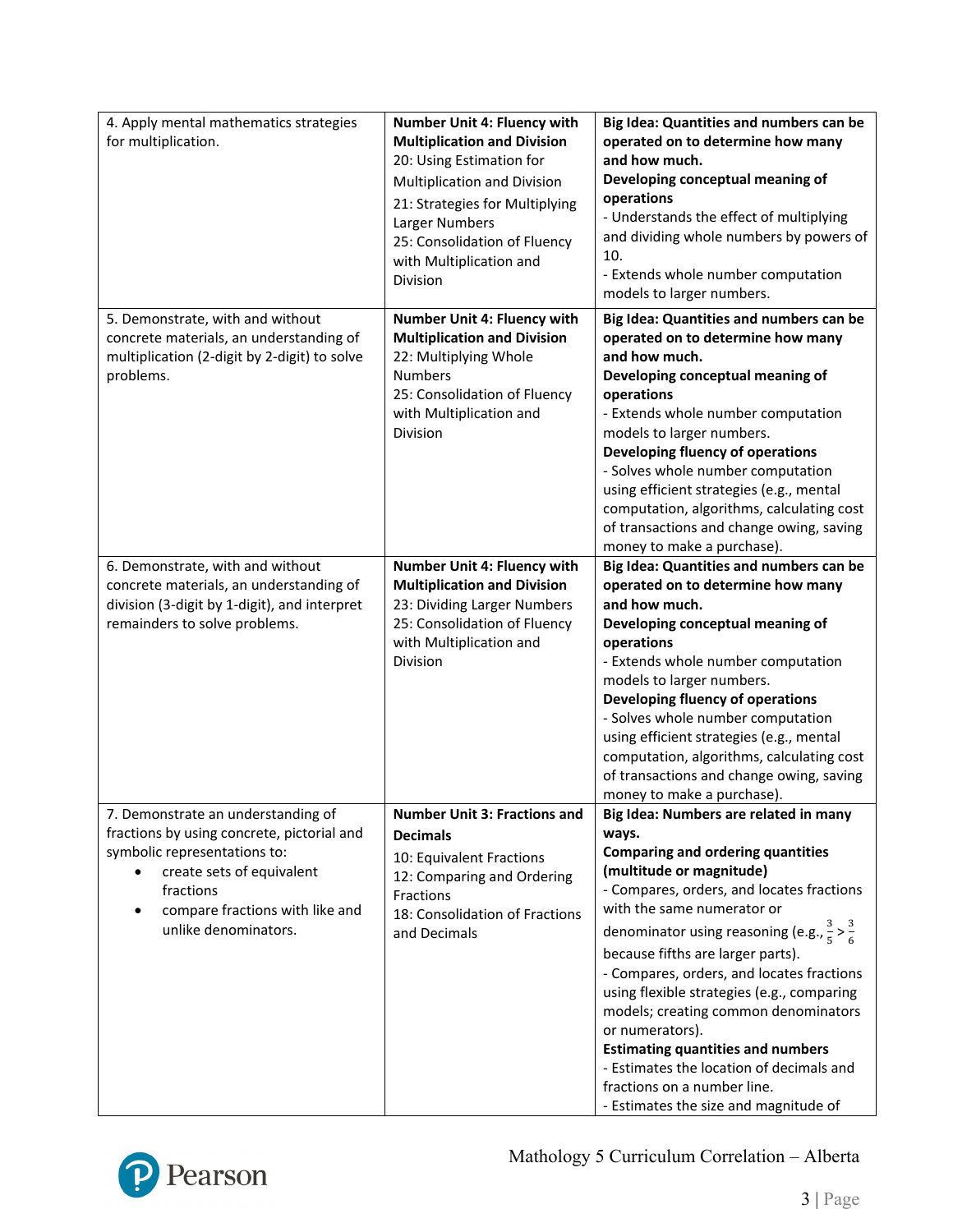|                                                                                                                       |                                                                                                                                                                                 | fractions by comparing to benchmarks.<br>Decomposing and composing numbers<br>to investigate equivalencies<br>- Generates and identifies equivalent<br>fractions using flexible strategies (e.g.,<br>represents the same part of a whole;<br>same part of a set; same location on a<br>number line).<br>Big Idea: Quantities and numbers can be<br>grouped by or partitioned into equal-<br>sized units.<br>- Partitions fractional parts into smaller<br>fractional units (e.g., partitions halves<br>into thirds to create sixths).                                                                                                                                                                                                                                                                                                                                                                                                                          |
|-----------------------------------------------------------------------------------------------------------------------|---------------------------------------------------------------------------------------------------------------------------------------------------------------------------------|----------------------------------------------------------------------------------------------------------------------------------------------------------------------------------------------------------------------------------------------------------------------------------------------------------------------------------------------------------------------------------------------------------------------------------------------------------------------------------------------------------------------------------------------------------------------------------------------------------------------------------------------------------------------------------------------------------------------------------------------------------------------------------------------------------------------------------------------------------------------------------------------------------------------------------------------------------------|
| 8. Describe and represent decimals<br>(tenths, hundredths, thousandths),<br>concretely, pictorially and symbolically. | <b>Number Unit 3: Fractions and</b><br><b>Decimals</b><br>13: Representing Decimals<br>18: Consolidation of Fractions<br>and Decimals                                           | Big Idea: The set of real numbers is<br>infinite.<br><b>Extending whole number understanding</b><br>to the set of real numbers.<br>- Extends decimal number understanding<br>to thousandths.<br>Big Idea: Numbers are related in many<br>ways.<br>Decomposing and composing numbers<br>to investigate equivalencies<br>- Composes and decomposes decimal<br>numbers using standard and non-<br>standard partitioning (e.g., 1.6 is 16<br>tenths or 0.16 tens).<br>Big Idea: Quantities and numbers can be<br>grouped by or partitioned into equal-<br>sized units.<br>Unitizing quantities into base-ten units<br>- Understands that the value of a digit is<br>ten times the value of the same digit one<br>place to the right.<br>- Understands that the value of a digit is<br>one-tenth the value of the same digit one<br>place to the left.<br>- Writes and reads decimal numbers in<br>multiple forms (i.e., numerals, number<br>names, expanded form). |
| 9. Relate decimals to fractions and<br>fractions to decimals (to thousandths).                                        | <b>Number Unit 3: Fractions and</b><br><b>Decimals</b><br>13: Representing Decimals<br>16: Relating Fractions and<br>Decimals<br>18: Consolidation of Fractions<br>and Decimals | Big Idea: Numbers are related in many<br>ways.<br>Decomposing and composing numbers<br>to investigate equivalencies<br>- Models and explains the relationship<br>between a fraction and its equivalent<br>decimal form (e.g., $\frac{2}{5} = \frac{4}{10} = 0.4$ ).<br>Big Idea: Quantities and numbers can be<br>grouped by or partitioned into equal-<br>sized units.                                                                                                                                                                                                                                                                                                                                                                                                                                                                                                                                                                                        |

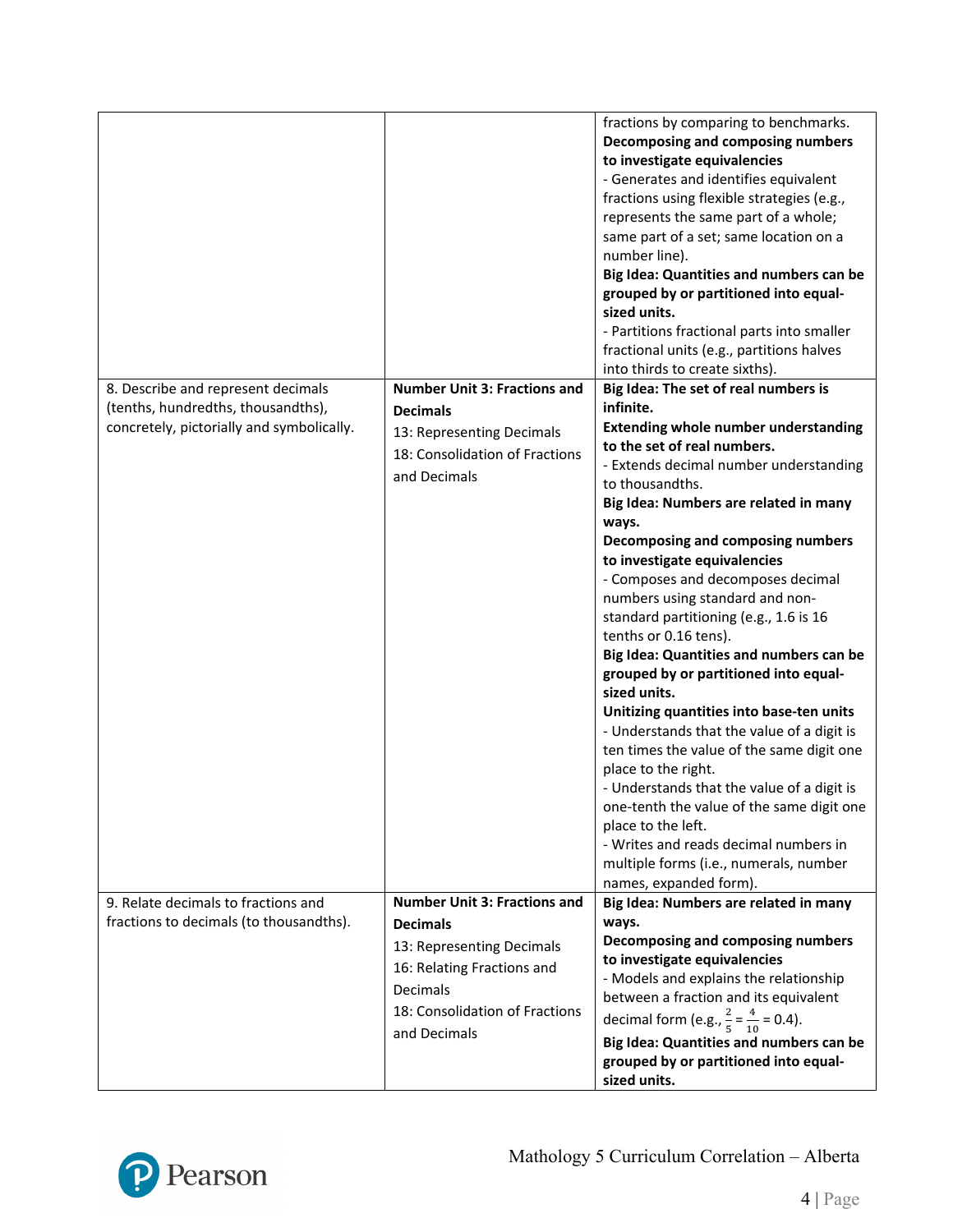|                                                                                                          |                                                                                                                                                                                                                                                                                             | Unitizing quantities into base-ten units<br>- Uses fractions with denominators of 10<br>to develop decimal fraction<br>understanding and notation (e.g., five-<br>tenths is $\frac{5}{10}$ or 0.5).<br>- Understands that the value of a digit is<br>ten times the value of the same digit one<br>place to the right.<br>- Understands that the value of a digit is<br>one-tenth the value of the same digit one<br>place to the left.<br>- Writes and reads decimal numbers in<br>multiple forms (i.e., numerals, number<br>names, expanded form).                                                                                                                               |
|----------------------------------------------------------------------------------------------------------|---------------------------------------------------------------------------------------------------------------------------------------------------------------------------------------------------------------------------------------------------------------------------------------------|-----------------------------------------------------------------------------------------------------------------------------------------------------------------------------------------------------------------------------------------------------------------------------------------------------------------------------------------------------------------------------------------------------------------------------------------------------------------------------------------------------------------------------------------------------------------------------------------------------------------------------------------------------------------------------------|
| 10. Compare and order decimals (to                                                                       | <b>Number Unit 3: Fractions and</b>                                                                                                                                                                                                                                                         | Big Idea: Numbers are related in many                                                                                                                                                                                                                                                                                                                                                                                                                                                                                                                                                                                                                                             |
| thousandths) by using:<br>benchmarks<br>place value<br>equivalent decimals.                              | <b>Decimals</b><br>15: Comparing and Ordering<br><b>Decimals</b><br>18: Consolidation of Fractions<br>and Decimals                                                                                                                                                                          | ways.<br><b>Comparing and ordering quantities</b><br>(multitude or magnitude)<br>- Compares, orders, and locates decimal<br>numbers using place-value<br>understanding.<br><b>Estimating quantities and numbers</b><br>- Estimates the location of decimals and<br>fractions on a number line.<br>Big Idea: Quantities and numbers can be<br>grouped by or partitioned into equal-<br>sized units.<br>Unitizing quantities into base-ten units<br>- Understands that the value of a digit is<br>ten times the value of the same digit one<br>place to the right.<br>- Understands that the value of a digit is<br>one-tenth the value of the same digit one<br>place to the left. |
| 11. Demonstrate an understanding of<br>addition and subtraction of decimals<br>(limited to thousandths). | <b>Number Unit 5: Operations</b><br>with Fractions and Decimals<br>26: Estimating Sums and<br>Differences with Decimals<br>27: Adding with Decimal<br><b>Numbers</b><br>28: Subtracting with Decimal<br><b>Numbers</b><br>32: Consolidation of<br>Operations with Fractions and<br>Decimals | Big Idea: Quantities and numbers can be<br>operated on to determine how many<br>and how much.<br>Developing conceptual meaning of<br>operations<br>- Demonstrates an understanding of<br>decimal number computation through<br>modelling and flexible strategies.<br>Developing fluency of operations<br>- Estimates sums and differences of<br>decimal numbers (e.g., calculating cost of<br>transactions involving dollars and cents).<br>- Solves decimal number computation<br>using efficient strategies.                                                                                                                                                                    |

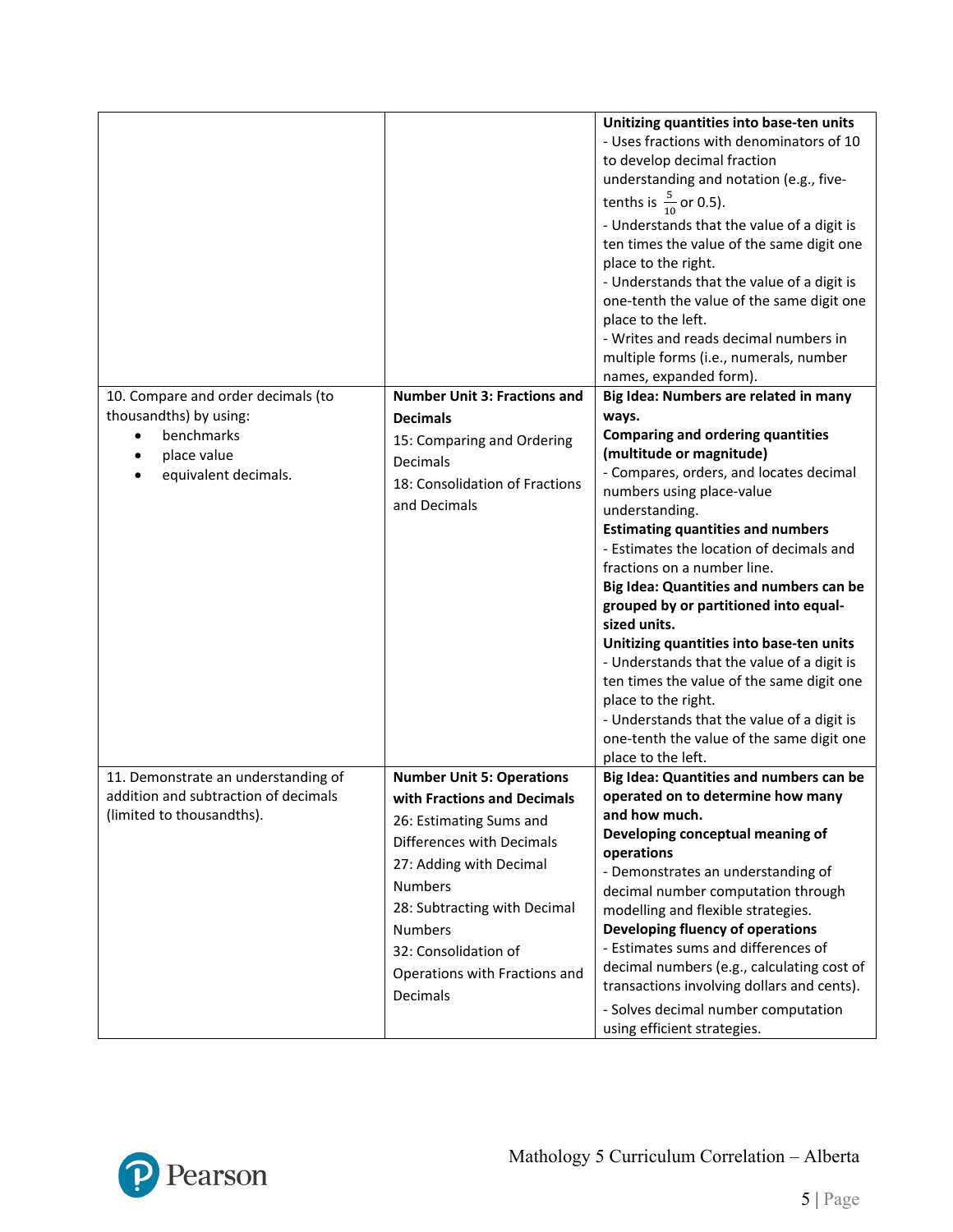

### **Correlation of Alberta Program of Studies with Mathology Grade 5 (Patterns and Relations: Patterns)**

| <b>Curriculum Expectations</b>                                                                                                                                           | <b>Grade 5 Mathology.ca</b>                                                                                                                                                                            | <b>Pearson Canada Grades 4-6</b>                                                                                                                                                                                                                                                                                                                                                                                                                                                                                                                                                                                                                                                                                                                                                                                                                                                                                                                           |
|--------------------------------------------------------------------------------------------------------------------------------------------------------------------------|--------------------------------------------------------------------------------------------------------------------------------------------------------------------------------------------------------|------------------------------------------------------------------------------------------------------------------------------------------------------------------------------------------------------------------------------------------------------------------------------------------------------------------------------------------------------------------------------------------------------------------------------------------------------------------------------------------------------------------------------------------------------------------------------------------------------------------------------------------------------------------------------------------------------------------------------------------------------------------------------------------------------------------------------------------------------------------------------------------------------------------------------------------------------------|
|                                                                                                                                                                          |                                                                                                                                                                                                        | <b>Mathematics Learning Progression</b>                                                                                                                                                                                                                                                                                                                                                                                                                                                                                                                                                                                                                                                                                                                                                                                                                                                                                                                    |
| <b>General Outcome</b>                                                                                                                                                   |                                                                                                                                                                                                        |                                                                                                                                                                                                                                                                                                                                                                                                                                                                                                                                                                                                                                                                                                                                                                                                                                                                                                                                                            |
|                                                                                                                                                                          |                                                                                                                                                                                                        |                                                                                                                                                                                                                                                                                                                                                                                                                                                                                                                                                                                                                                                                                                                                                                                                                                                                                                                                                            |
| Use patterns to describe the world and to solve problems.<br><b>Specific Outcomes</b><br>1. Determine the pattern rule to make<br>predictions about subsequent elements. | <b>Patterning Unit 1: Patterning</b><br>1: Investigating Geometric<br>Patterns<br>2: Investigating Number<br>Patterns<br>3: Using Pattern Rules to Solve<br>Problems<br>4: Consolidation of Patterning | Big Idea: Regularity and repetition form<br>patterns that can be generalized and<br>predicted mathematically.<br>Representing patterns, relations, and<br>functions<br>- Describes, generates, extends,<br>translates, and corrects number and<br>shape patterns that follow a<br>predetermined rule.<br>- Uses multiple approaches to model<br>situations involving repetition (i.e.,<br>repeating patterns) and change (i.e.,<br>increasing/decreasing patterns) (e.g.,<br>using objects, tables, graphs, symbols,<br>loops and nested loops in coding).<br>- Represents a numeric or shape pattern<br>using a table of values by pairing the term<br>value with a term number.<br>- Generates a visual model to represent a<br>simple number pattern.<br>- Represents a mathematical context or<br>problem with expressions and equations<br>using variables to represent unknowns.<br>Generalizing and analyzing patterns,<br>relations, and functions |
|                                                                                                                                                                          |                                                                                                                                                                                                        | - Explains the rule for numeric patterns<br>including the starting point and change                                                                                                                                                                                                                                                                                                                                                                                                                                                                                                                                                                                                                                                                                                                                                                                                                                                                        |
|                                                                                                                                                                          |                                                                                                                                                                                                        | (e.g., given: 16, 22, 28, 34,  Start at 16<br>and add 6 each time).                                                                                                                                                                                                                                                                                                                                                                                                                                                                                                                                                                                                                                                                                                                                                                                                                                                                                        |
|                                                                                                                                                                          |                                                                                                                                                                                                        | - Describes numeric and shape patterns<br>using words and numbers.<br>- Predicts the value of a given element in                                                                                                                                                                                                                                                                                                                                                                                                                                                                                                                                                                                                                                                                                                                                                                                                                                           |
|                                                                                                                                                                          |                                                                                                                                                                                                        | a numeric or shape pattern using pattern<br>rules.                                                                                                                                                                                                                                                                                                                                                                                                                                                                                                                                                                                                                                                                                                                                                                                                                                                                                                         |

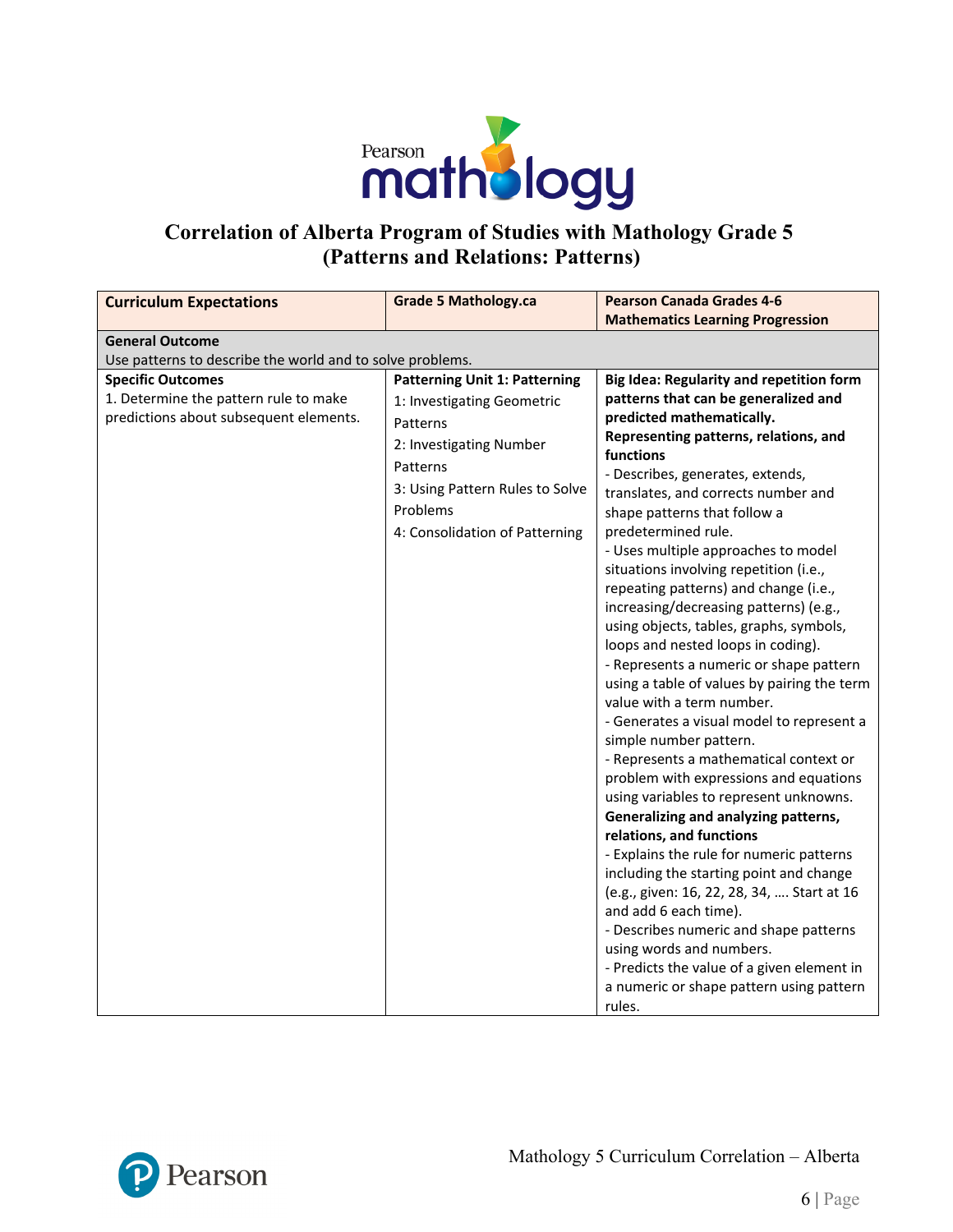

## **Correlation of Alberta Program of Studies with Mathology Grade 5 (Patterns and Relations: Variables and Equations)**

| <b>Grade 5 Mathology.ca</b>                                                                                                                                                                                                                                                                                                                            | <b>Pearson Canada Grades 4-6</b><br><b>Mathematics Learning Progression</b>                                                                                                                                                                                                                                                                                                                                                                                                                                                                                                                                                                                                                                                                                                                                                                                                                                                                                                                                                                                                                                                                                              |
|--------------------------------------------------------------------------------------------------------------------------------------------------------------------------------------------------------------------------------------------------------------------------------------------------------------------------------------------------------|--------------------------------------------------------------------------------------------------------------------------------------------------------------------------------------------------------------------------------------------------------------------------------------------------------------------------------------------------------------------------------------------------------------------------------------------------------------------------------------------------------------------------------------------------------------------------------------------------------------------------------------------------------------------------------------------------------------------------------------------------------------------------------------------------------------------------------------------------------------------------------------------------------------------------------------------------------------------------------------------------------------------------------------------------------------------------------------------------------------------------------------------------------------------------|
|                                                                                                                                                                                                                                                                                                                                                        |                                                                                                                                                                                                                                                                                                                                                                                                                                                                                                                                                                                                                                                                                                                                                                                                                                                                                                                                                                                                                                                                                                                                                                          |
|                                                                                                                                                                                                                                                                                                                                                        |                                                                                                                                                                                                                                                                                                                                                                                                                                                                                                                                                                                                                                                                                                                                                                                                                                                                                                                                                                                                                                                                                                                                                                          |
| Represent algebraic expressions in multiple ways.<br><b>Patterning Unit 2: Variables</b><br>and Equations<br>5: Using Variables<br>6: Solving Addition and<br><b>Subtraction Equations</b><br>7: Solving Multiplication and<br><b>Division Equations</b><br>8: Using Equations to Solve<br>Problems<br>10: Consolidation of Variables<br>and Equations | <b>Big Idea: Patterns and relations can</b><br>be represented with symbols,<br>equations, and expressions.<br><b>Understanding equality and</b><br>inequality, building on generalized<br>properties of numbers and<br>operations<br>- Expresses a one-step mathematical<br>problem as an equation using a<br>symbol or letter to represent an<br>unknown number (e.g., Sena had<br>some tokens and used four. She has<br>seven left: $\Box - 4 = 7$ ).<br>Using variables, algebraic<br>expressions, and equations to<br>represent mathematical relations<br>- Understands an unknown quantity<br>(i.e., variable) may be represented by<br>a symbol or letter (e.g., $13 - \square = 8$ ; 4n<br>$= 12$ ).<br>- Flexibly uses symbols and letters to<br>represent unknown quantities in<br>equations (e.g., knows that $4 + \square = 7$ ; 4<br>+ $x = 7$ ; and $4 + y = 7$ all represent the<br>same equation with $\Box$ , x, and y<br>representing the same value).<br>- Interprets and writes algebraic<br>expressions (e.g., 2n means two times<br>a number; subtracting a number from<br>7 can be written as $7 - n$ ).<br>- Understands a variable as a changing |
|                                                                                                                                                                                                                                                                                                                                                        |                                                                                                                                                                                                                                                                                                                                                                                                                                                                                                                                                                                                                                                                                                                                                                                                                                                                                                                                                                                                                                                                                                                                                                          |

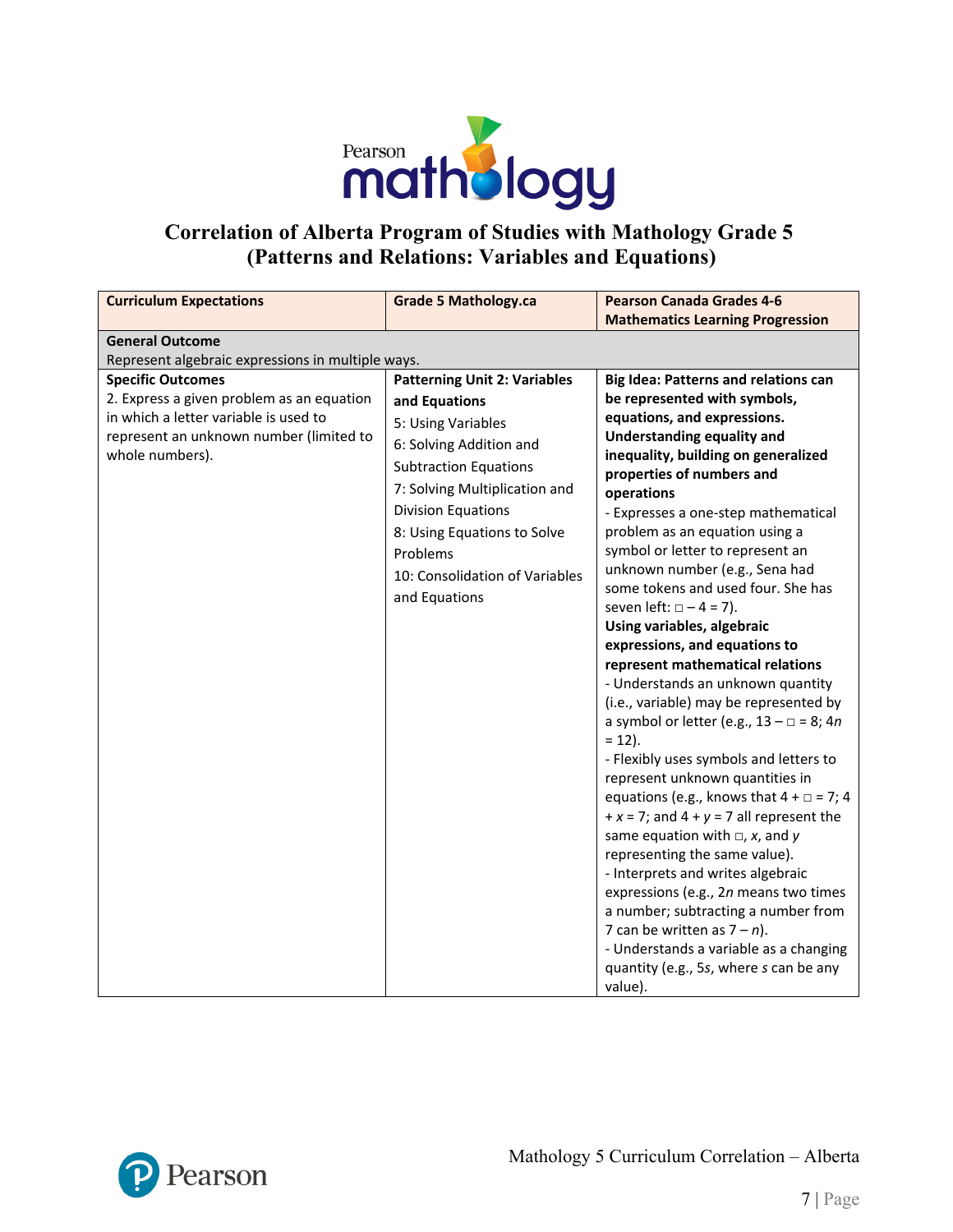| 3. Solve problems involving single-     | <b>Patterning Unit 2: Variables</b> | <b>Big Idea: Patterns and relations can</b>                            |
|-----------------------------------------|-------------------------------------|------------------------------------------------------------------------|
| variable, one-step equations with whole | and Equations                       | be represented with symbols,                                           |
| number coefficients and whole number    | 5: Using Variables                  | equations, and expressions.                                            |
| solutions.                              | 6: Solving Addition and             | <b>Understanding equality and</b>                                      |
|                                         | <b>Subtraction Equations</b>        | inequality, building on generalized                                    |
|                                         |                                     | properties of numbers and                                              |
|                                         | 7: Solving Multiplication and       | operations                                                             |
|                                         | Division Equations                  | - Determines an unknown number in                                      |
|                                         | 8: Using Equations to Solve         | simple one-step equations using                                        |
|                                         | Problems                            | different strategies (e.g., $n \times 3 = 12$ ; 13                     |
|                                         | 10: Consolidation of Variables      | $-\Box = 8$ ).                                                         |
|                                         | and Equations                       | - Uses arithmetic properties to                                        |
|                                         |                                     | investigate and transform one-step                                     |
|                                         |                                     | addition and multiplication equations                                  |
|                                         |                                     | (e.g., $5 + 4 = 9$ and $5 + a = 9$ have the                            |
|                                         |                                     | same structure and can be rearranged                                   |
|                                         |                                     | in similar ways to maintain equality: 4<br>$+5 = 9$ and $a + 5 = 9$ ). |
|                                         |                                     | - Uses arithmetic properties to                                        |
|                                         |                                     | investigate and transform one-step                                     |
|                                         |                                     | subtraction and division equations                                     |
|                                         |                                     | (e.g., $12 - 5 = 7$ and $12 - b = 7$ have                              |
|                                         |                                     | the same structure and can be                                          |
|                                         |                                     | rearranged in similar ways to maintain                                 |
|                                         |                                     | equality: $12 - 7 = 5$ and $12 - 7 = b$ ).                             |
|                                         |                                     | Using variables, algebraic                                             |
|                                         |                                     | expressions, and equations to                                          |
|                                         |                                     | represent mathematical relations                                       |
|                                         |                                     | - Understands an unknown quantity                                      |
|                                         |                                     | (i.e., variable) may be represented by                                 |
|                                         |                                     | a symbol or letter (e.g., $13 - \square = 8$ ; 4n                      |
|                                         |                                     | $= 12$ ).                                                              |
|                                         |                                     | - Flexibly uses symbols and letters to                                 |
|                                         |                                     | represent unknown quantities in                                        |
|                                         |                                     | equations (e.g., knows that $4 + \square = 7$ ; 4                      |
|                                         |                                     | $+x = 7$ ; and $4 + y = 7$ all represent the                           |
|                                         |                                     | same equation with $\Box$ , x, and y                                   |
|                                         |                                     | representing the same value).                                          |
|                                         |                                     | - Interprets and writes algebraic                                      |
|                                         |                                     | expressions (e.g., 2n means two times                                  |
|                                         |                                     | a number; subtracting a number from                                    |
|                                         |                                     | 7 can be written as $7 - n$ ).                                         |
|                                         |                                     | - Understands a variable as a changing                                 |
|                                         |                                     | quantity (e.g., 5s, where s can be any                                 |
|                                         |                                     | value).                                                                |
|                                         |                                     |                                                                        |
|                                         |                                     |                                                                        |

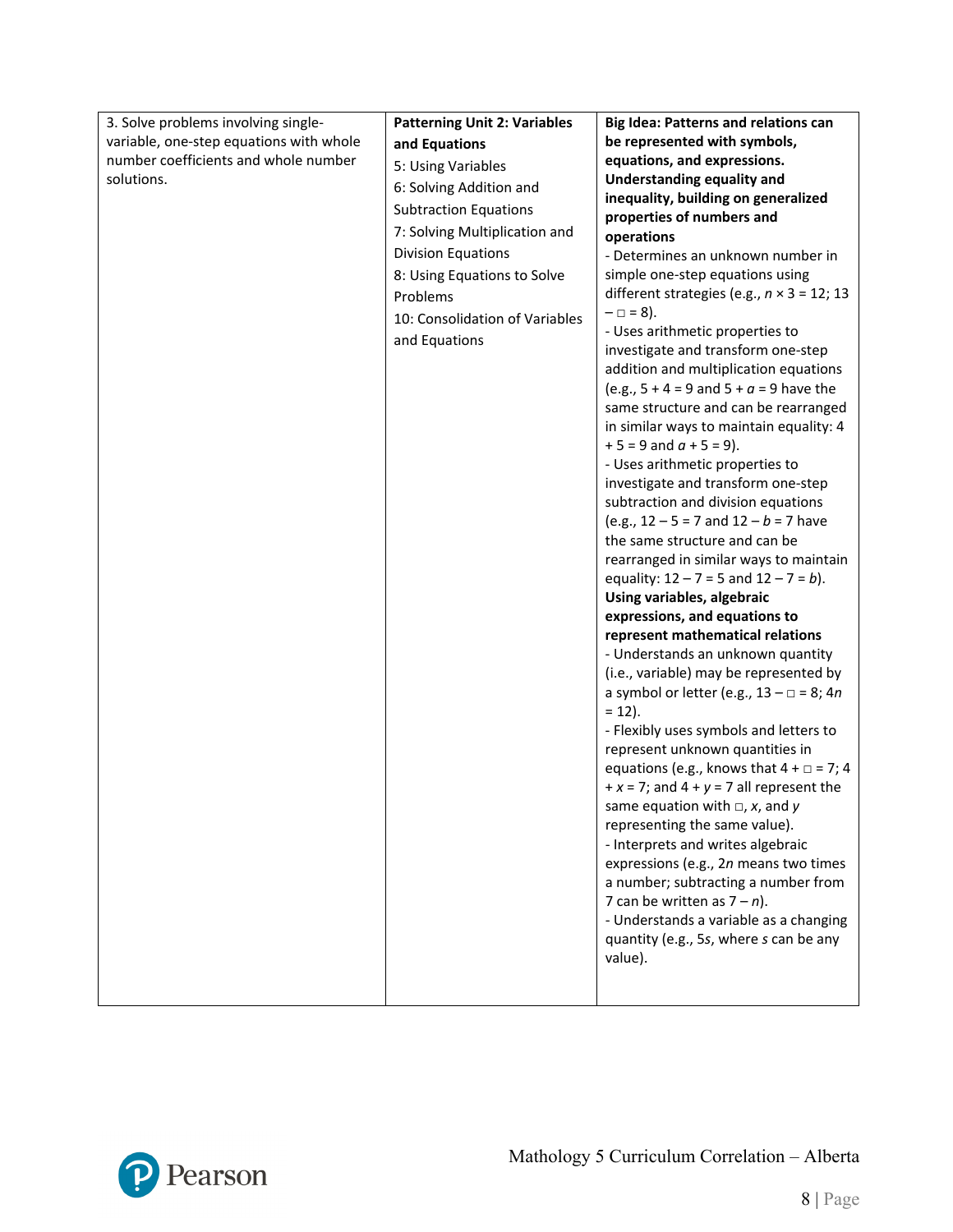

# **Correlation of Alberta Program of Studies with Mathology Grade 5 (Shape and Space: Measurement)**

| <b>Curriculum Expectations</b>                                                                                                                                                                                                                                | <b>Grade 5 Mathology.ca</b>                                                                                                                                                                                          | <b>Pearson Canada Grades 4-6</b><br><b>Mathematics Learning Progression</b>                                                                                                                                                                                                                                                                                                                                                                                                                                                      |  |
|---------------------------------------------------------------------------------------------------------------------------------------------------------------------------------------------------------------------------------------------------------------|----------------------------------------------------------------------------------------------------------------------------------------------------------------------------------------------------------------------|----------------------------------------------------------------------------------------------------------------------------------------------------------------------------------------------------------------------------------------------------------------------------------------------------------------------------------------------------------------------------------------------------------------------------------------------------------------------------------------------------------------------------------|--|
| <b>General Outcome</b><br>Use direct and indirect measurement to solve problems.                                                                                                                                                                              |                                                                                                                                                                                                                      |                                                                                                                                                                                                                                                                                                                                                                                                                                                                                                                                  |  |
| <b>Specific Outcomes</b><br>1. Identify 90° angles.                                                                                                                                                                                                           | <b>Geometry Unit 1A: 2-D</b><br><b>Shapes and 3-D Solids</b><br>2: Investigating Quadrilaterals<br>4: Consolidation of 2-D Shapes<br>and 3-D Solids                                                                  | Big Idea: 2-D shapes and 3-D solids<br>can be analyzed and classified in<br>different ways by their attributes.<br><b>Investigating geometric attributes</b><br>and properties of 2-D shapes and 3-D<br>solids<br>- Understands angle as a geometric<br>figure formed from two rays or line<br>segments sharing a common<br>endpoint.                                                                                                                                                                                            |  |
| 2. Design and construct different<br>rectangles, given either perimeter or area,<br>or both (whole numbers), and make<br>generalizations.                                                                                                                     | Measurement Unit 1: Length,<br><b>Perimeter, and Area</b><br>4: Relating the Perimeter and<br>Area of Rectangles<br>6: Consolidation of Length,<br>Perimeter, and Area                                               | Big Idea: Assigning a unit to a<br>continuous attribute allows us to<br>measure and make comparisons.<br><b>Understanding relationships among</b><br>measured units<br>- Develops and generalizes strategies<br>to compute area and perimeter of<br>rectangles.<br>- Investigates the relationship<br>between perimeter and area in<br>rectangles.                                                                                                                                                                               |  |
| 3. Demonstrate an understanding of<br>measuring length (mm) by:<br>selecting and justifying referents<br>$\bullet$<br>for the unit mm<br>modelling and describing the<br>$\bullet$<br>relationship between mm and cm<br>units, and between mm and m<br>units. | Measurement Unit 1: Length,<br><b>Perimeter, and Area</b><br>1: Estimating and Measuring<br>in Millimetres<br>2: Measuring Length in<br><b>Different Units</b><br>6: Consolidation of Length,<br>Perimeter, and Area | Big Idea: Assigning a unit to a<br>continuous attribute allows us to<br>measure and make comparisons.<br>Selecting and using units to estimate,<br>measure, construct, and make<br>comparisons<br>- Chooses the most appropriate unit<br>to measure a given attribute of an<br>object (e.g., classroom area measured<br>in square metres).<br><b>Understanding relationships among</b><br>measured units<br>- Understands and applies the<br>multiplicative relationship among<br>metric units of length, mass, and<br>capacity. |  |

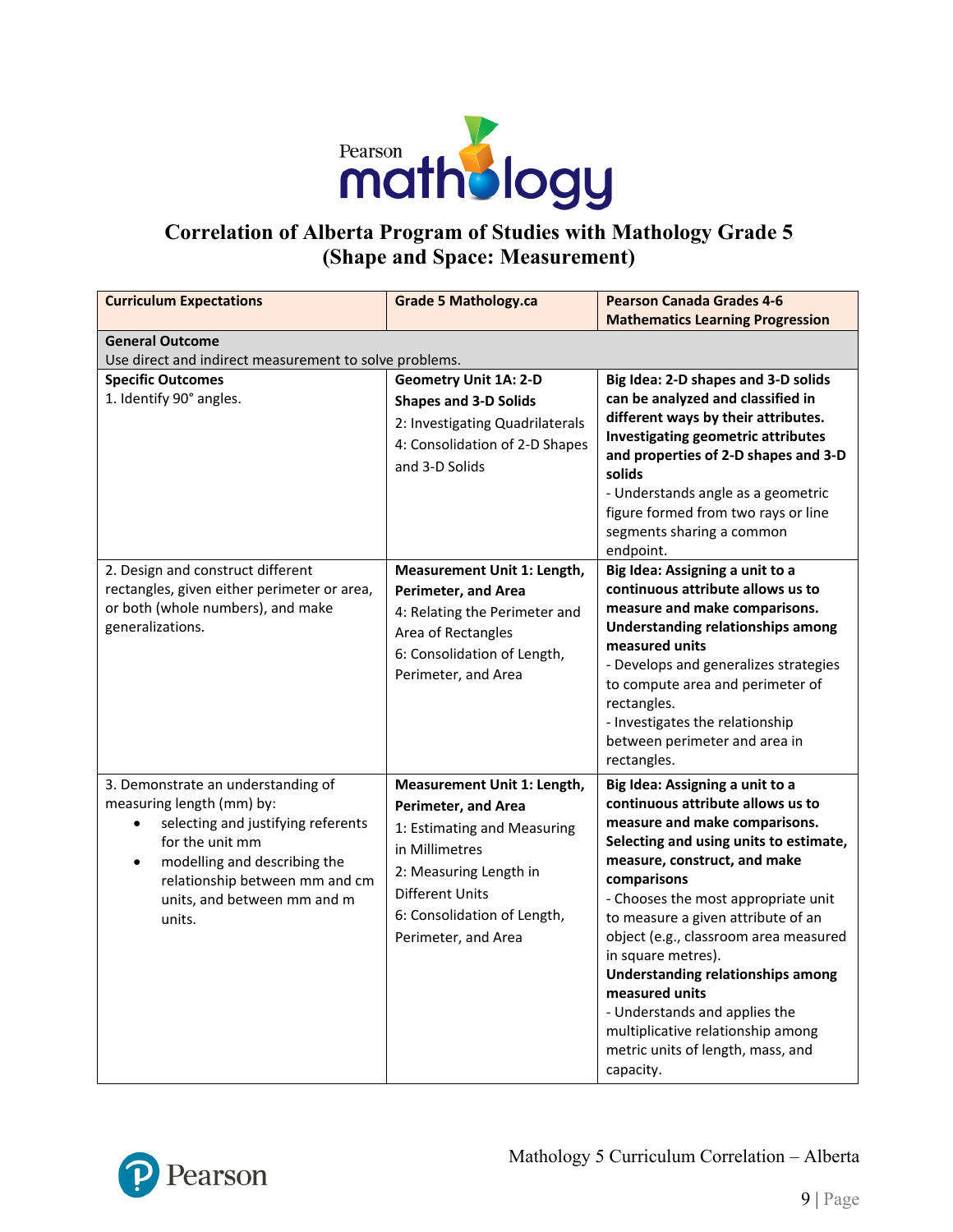| 4. Demonstrate an understanding of<br>volume by:<br>selecting and justifying referents<br>٠<br>for $cm3$ or $m3$ units<br>estimating volume, using<br>$\bullet$<br>referents for cm <sup>3</sup> or m <sup>3</sup><br>measuring and recording volume<br>$\bullet$<br>$\rm (cm^3~or~m^3)$<br>constructing right rectangular<br>prisms for a given volume. | <b>Measurement Unit 2:</b><br><b>Volume, Capacity, and Mass</b><br>10: Investigating Volume<br>11: Investigating Volume with<br><b>Rectangular Prisms</b><br>12: Consolidation of Volume,<br>Capacity, and Mass | Big Idea: Many things in our world<br>(e.g., objects, spaces, events) have<br>attributes that can be measured and<br>compared.<br>Understanding attributes that can be<br>measured, compared, and ordered<br>- Understands volume and capacity as<br>attributes of 3-D objects that can be<br>measured and compared.<br>Big Idea: Assigning a unit to a<br>continuous attribute allows us to<br>measure and make comparisons.<br>Selecting and using units to estimate,<br>measure, construct, and make<br>comparisons<br>- Chooses the most appropriate unit<br>to measure a given attribute of an<br>object (e.g., classroom area measured<br>in square metres).<br>- Develops understanding of a unit<br>cube and uses unit cubes to estimate<br>and measure volume of 3-D objects.<br>- Measures, constructs, and estimates<br>volume using standard cubic units<br>(e.g., cubic centimetre).<br><b>Understanding relationships among</b><br>measured units<br>- Understands and applies the<br>multiplicative relationship among<br>metric units of length, mass, and<br>capacity. |
|----------------------------------------------------------------------------------------------------------------------------------------------------------------------------------------------------------------------------------------------------------------------------------------------------------------------------------------------------------|-----------------------------------------------------------------------------------------------------------------------------------------------------------------------------------------------------------------|-----------------------------------------------------------------------------------------------------------------------------------------------------------------------------------------------------------------------------------------------------------------------------------------------------------------------------------------------------------------------------------------------------------------------------------------------------------------------------------------------------------------------------------------------------------------------------------------------------------------------------------------------------------------------------------------------------------------------------------------------------------------------------------------------------------------------------------------------------------------------------------------------------------------------------------------------------------------------------------------------------------------------------------------------------------------------------------------|
| 5. Demonstrate an understanding of<br>capacity by:<br>describing the relationship<br>between mL and L<br>selecting and justifying referents<br>for mL or L units<br>estimating capacity, using<br>referents for mL or L<br>measuring and recording capacity<br>(mL or L).                                                                                | <b>Measurement Unit 2:</b><br><b>Volume, Capacity, and Mass</b><br>8: Investigating Capacity<br>12: Consolidation of Volume,<br>Capacity, and Mass                                                              | Big Idea: Many things in our world<br>(e.g., objects, spaces, events) have<br>attributes that can be measured and<br>compared.<br>Understanding attributes that can be<br>measured, compared, and ordered<br>- Understands volume and capacity as<br>attributes of 3-D objects that can be<br>measured and compared.<br>Big Idea: Assigning a unit to a<br>continuous attribute allows us to<br>measure and make comparisons.<br>Selecting and using units to estimate,<br>measure, construct, and make<br>comparisons<br>- Chooses the most appropriate unit<br>to measure a given attribute of an<br>object (e.g., classroom area measured<br>in square metres).<br><b>Understanding relationships among</b><br>measured units                                                                                                                                                                                                                                                                                                                                                        |

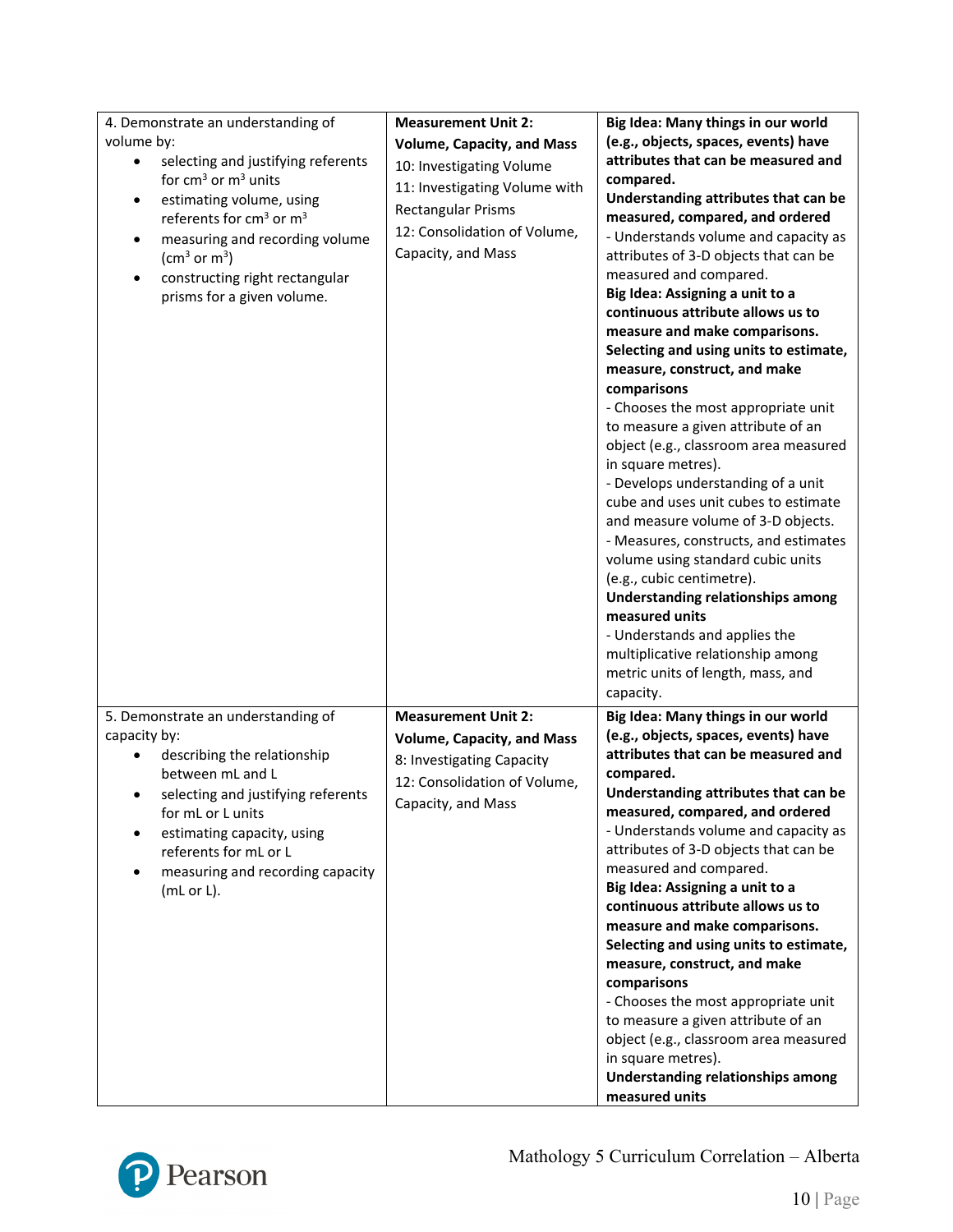|  | - Understands and applies the<br>multiplicative relationship among<br>metric units of length, mass, and<br>capacity. |
|--|----------------------------------------------------------------------------------------------------------------------|
|  |                                                                                                                      |



Mathology 5 Curriculum Correlation – Alberta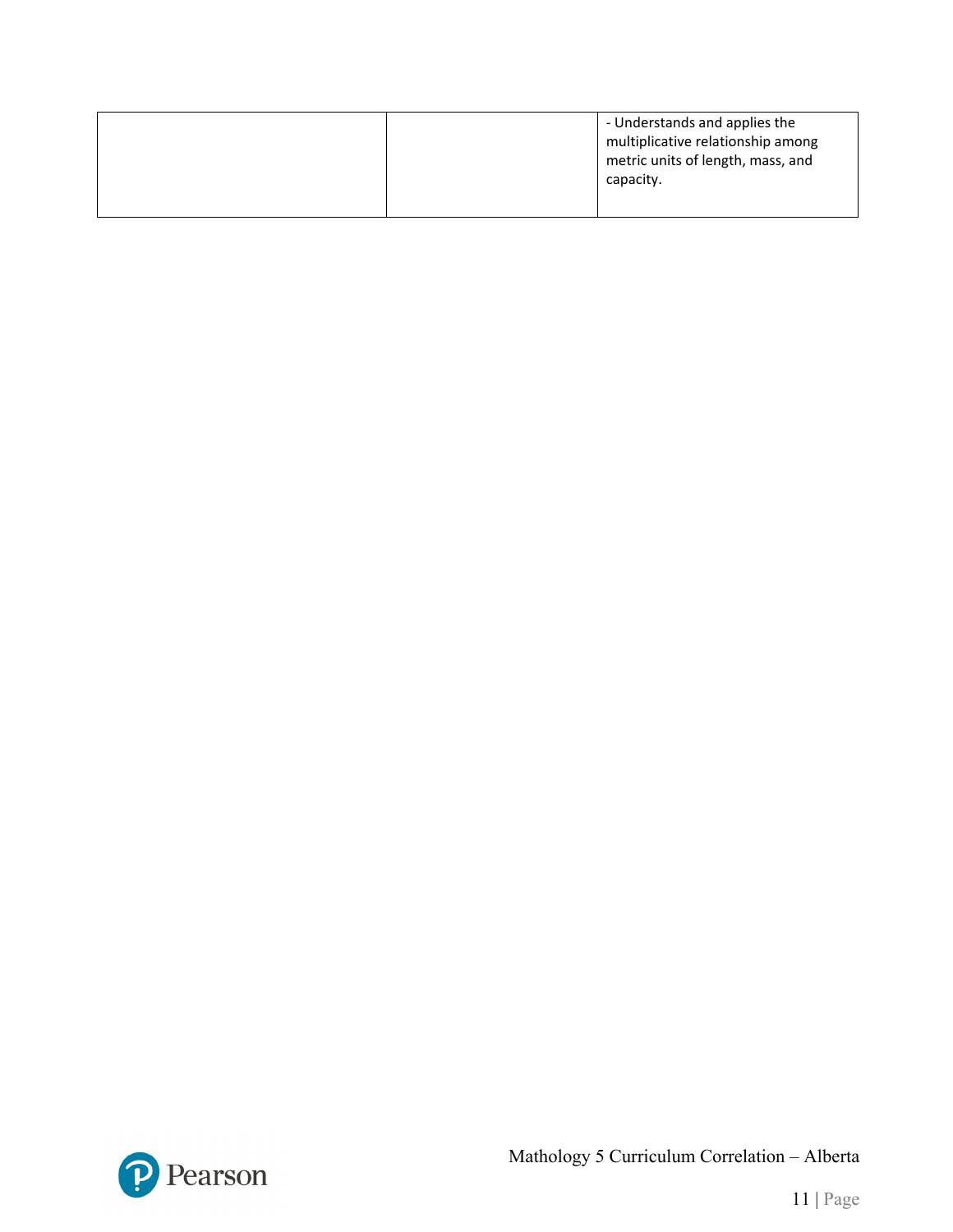

### **Correlation of Alberta Program of Studies with Mathology Grade 5 (Shape and Space: 3-D Objects and 2-D Shapes)**

| <b>Curriculum Expectations</b>                                                                                                                                                                                                                                      | <b>Grade 5 Mathology.ca</b>                                                                                                                                                                           | <b>Pearson Canada Grades 4-6</b>                                                                                                                                                                                                                                                                                                                                                                                                                                                                                                                                                                                                                                                                                                                                                                                      |
|---------------------------------------------------------------------------------------------------------------------------------------------------------------------------------------------------------------------------------------------------------------------|-------------------------------------------------------------------------------------------------------------------------------------------------------------------------------------------------------|-----------------------------------------------------------------------------------------------------------------------------------------------------------------------------------------------------------------------------------------------------------------------------------------------------------------------------------------------------------------------------------------------------------------------------------------------------------------------------------------------------------------------------------------------------------------------------------------------------------------------------------------------------------------------------------------------------------------------------------------------------------------------------------------------------------------------|
|                                                                                                                                                                                                                                                                     |                                                                                                                                                                                                       | <b>Mathematics Learning Progression</b>                                                                                                                                                                                                                                                                                                                                                                                                                                                                                                                                                                                                                                                                                                                                                                               |
| <b>General Outcome</b><br>Describe the characteristics of 3-D objects and 2-D shapes, and analyze the relationships among them.                                                                                                                                     |                                                                                                                                                                                                       |                                                                                                                                                                                                                                                                                                                                                                                                                                                                                                                                                                                                                                                                                                                                                                                                                       |
| <b>Specific Outcomes</b><br>6. Describe and provide examples of edges<br>and faces of 3-D objects, and sides of 2-D<br>shapes that are:<br>parallel<br>$\bullet$<br>intersecting<br>$\bullet$<br>perpendicular<br>$\bullet$<br>vertical<br>$\bullet$<br>horizontal. | <b>Geometry Unit 1A: 2-D</b><br><b>Shapes and 3-D Solids</b><br>1: Properties of 2-D Shapes<br>and 3-D Objects<br>2: Investigating Quadrilaterals<br>4: Consolidation of 2-D<br>Shapes and 3-D Solids | Big Ideas: 2-D shapes and 3-D solids<br>can be analyzed and classified in<br>different ways by their attributes.<br><b>Investigating geometric attributes</b><br>and properties of 2-D shapes and 3-D<br>solids<br>- Sorts, describes, constructs, and<br>classifies polygons based on side<br>attributes (e.g., parallel,<br>perpendicular, regular/irregular).<br>- Sorts, describes, constructs, and<br>classifies 3-D objects based on edges,<br>faces, vertices, and angles (e.g.,<br>prisms, pyramids).<br>Investigating 2-D shapes, 3-D solids,<br>and their attributes through<br>composition and decomposition<br>- Identifies types of lines in 2-D images<br>(e.g., parallel, intersecting,<br>perpendicular).<br>- Investigates 2-D shapes that do or do<br>not have parallel and perpendicular<br>lines. |
| 7. Identify and sort quadrilaterals,<br>including:<br>rectangles<br>$\bullet$<br>squares<br>$\bullet$<br>trapezoids<br>$\bullet$<br>parallelograms<br>$\bullet$<br>rhombuses<br>according to their attributes.                                                      | <b>Geometry Unit 1A: 2-D</b><br><b>Shapes and 3-D Solids</b><br>2: Investigating Quadrilaterals<br>4: Consolidation of 2-D<br>Shapes and 3-D Solids                                                   | Big Ideas: 2-D shapes and 3-D solids<br>can be analyzed and classified in<br>different ways by their attributes.<br><b>Investigating geometric attributes</b><br>and properties of 2-D shapes and 3-D<br>solids<br>- Identifies and draws parallel,<br>intersecting, and perpendicular lines.<br>- Sorts, describes, constructs, and<br>classifies polygons based on side<br>attributes (e.g., parallel,<br>perpendicular, regular/irregular).<br>- Sorts, describes, classifies 2-D shapes<br>based on their geometric properties<br>(e.g., side lengths, angles, diagonals).                                                                                                                                                                                                                                        |



Mathology 5 Curriculum Correlation – Alberta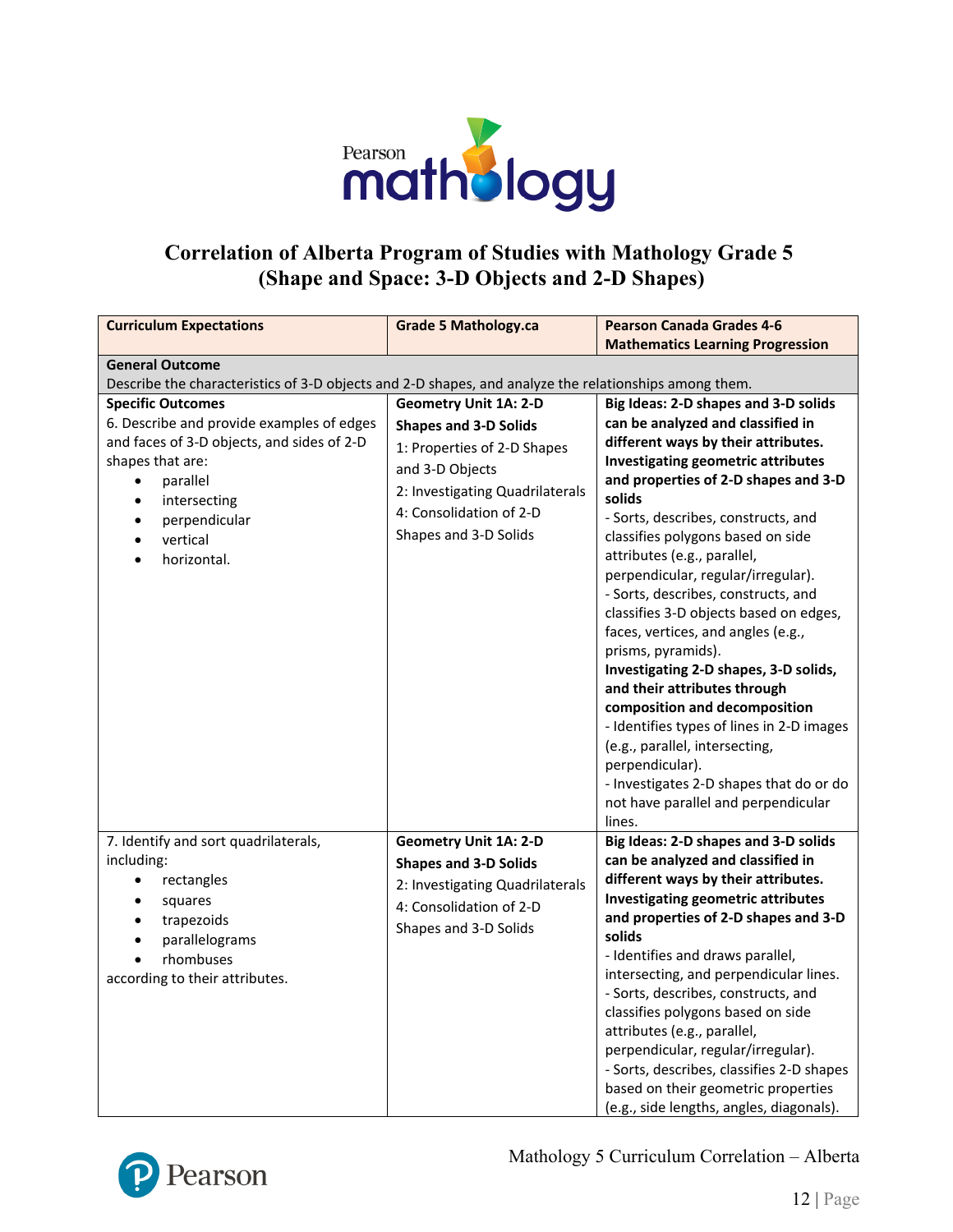| - Classifies 2-D shapes within a          |
|-------------------------------------------|
| hierarchy based on their properties       |
| (e.g., rectangles are a subset of         |
| parallelograms).                          |
| Investigating 2-D shapes, 3-D solids,     |
| and their attributes through              |
| composition and decomposition             |
| - Identifies types of lines in 2-D images |
| (e.g., parallel, intersecting,            |
| perpendicular).                           |
| - Investigates 2-D shapes that do or do   |
| not have parallel and perpendicular       |
| lines.                                    |

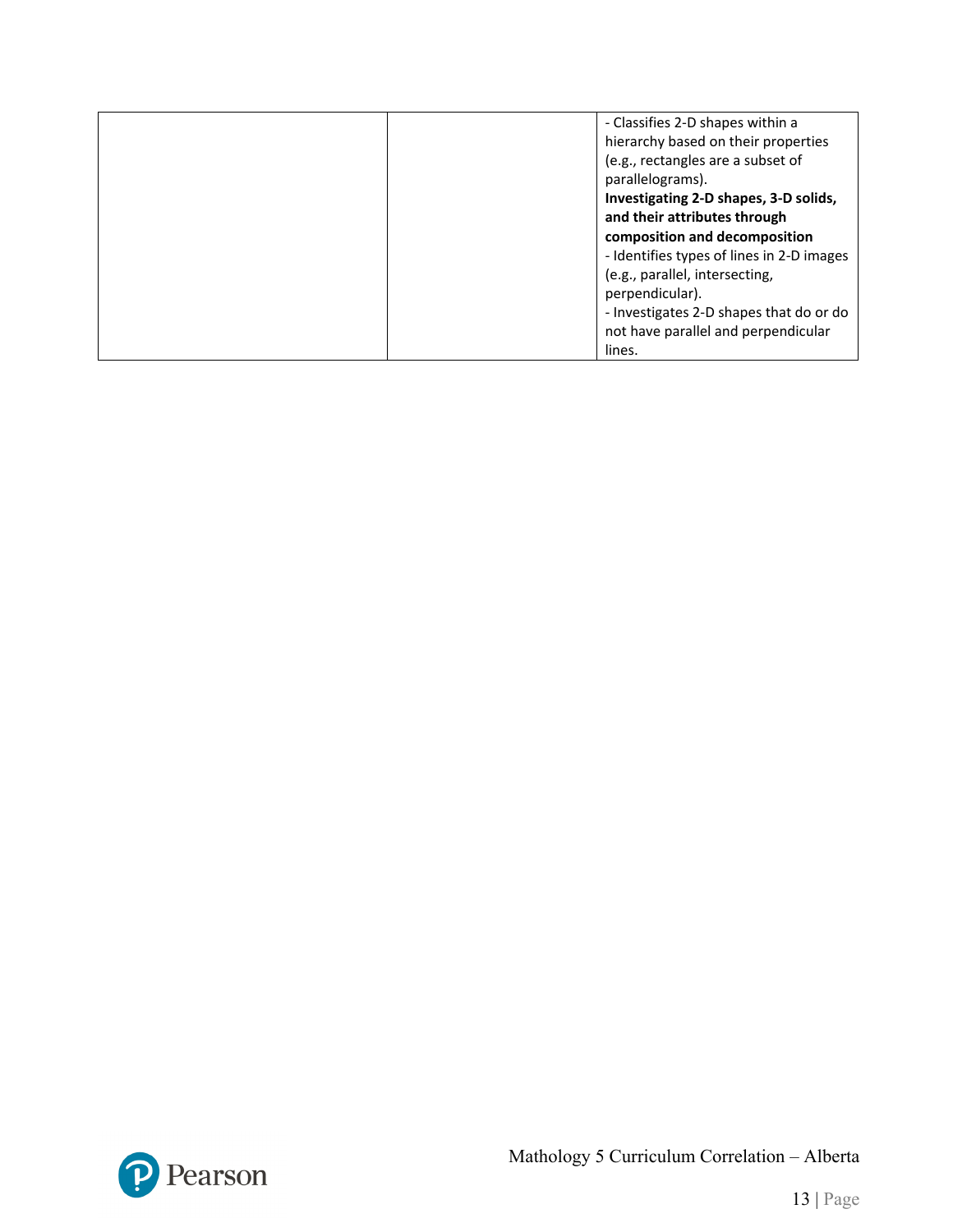

# **Correlation of Alberta Program of Studies with Mathology Grade 5 (Shape and Space: Transformations)**

| <b>Curriculum Expectations</b>                                                                                                                      | <b>Grade 5 Mathology.ca</b>                                                                                                                                                                                                   | <b>Pearson Canada Grades 4-6</b><br><b>Mathematics Learning Progression</b>                                                                                                                                                                                                                                                            |  |  |
|-----------------------------------------------------------------------------------------------------------------------------------------------------|-------------------------------------------------------------------------------------------------------------------------------------------------------------------------------------------------------------------------------|----------------------------------------------------------------------------------------------------------------------------------------------------------------------------------------------------------------------------------------------------------------------------------------------------------------------------------------|--|--|
| <b>General Outcome</b><br>Describe and analyze position and motion of objects and shapes.                                                           |                                                                                                                                                                                                                               |                                                                                                                                                                                                                                                                                                                                        |  |  |
| <b>Specific Outcomes</b><br>8. Identify and describe a single<br>transformation, including a translation,<br>rotation and reflection of 2-D shapes. | <b>Geometry Unit 2A:</b><br><b>Transformations</b><br>5: Investigating Translations<br>6: Investigating Reflections<br>7: Investigating Rotations<br>8: Identifying Transformations<br>9: Consolidation of<br>Transformations | Big Ideas: 2-D shapes and 3-D solids<br>can be transformed in many ways<br>and analyzed for change.<br><b>Exploring 2-D shapes and 3-D solids</b><br>by applying and visualizing<br>transformations<br>- Identifies, describes, and performs<br>single transformations (i.e.,<br>translation, reflection, rotation) on 2-<br>D shapes. |  |  |
| 9. Perform, concretely, a single<br>transformation (translation, rotation or<br>reflection) of a 2-D shape, and draw the<br>image.                  | <b>Geometry Unit 2A:</b><br><b>Transformations</b><br>5: Investigating Translations<br>6: Investigating Reflections<br>7: Investigating Rotations<br>8: Identifying Transformations<br>9: Consolidation of<br>Transformations | Big Ideas: 2-D shapes and 3-D solids<br>can be transformed in many ways<br>and analyzed for change.<br><b>Exploring 2-D shapes and 3-D solids</b><br>by applying and visualizing<br>transformations<br>- Identifies, describes, and performs<br>single transformations (i.e.,<br>translation, reflection, rotation) on 2-<br>D shapes. |  |  |

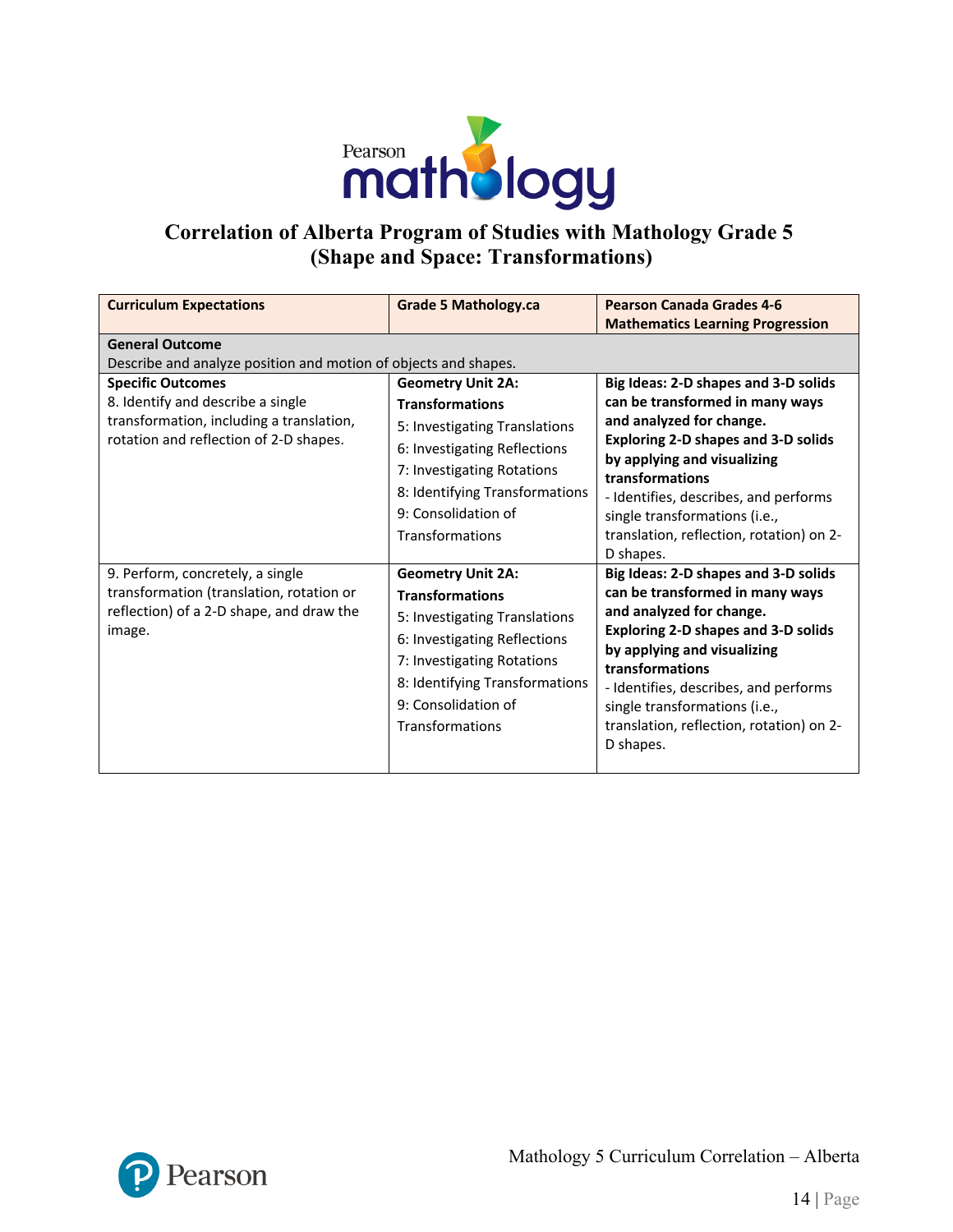

### **Correlation of Alberta Program of Studies with Mathology Grade 5 (Statistics and Probability: Data Analysis)**

| <b>Curriculum Expectations</b>                                                           | <b>Grade 5 Mathology.ca</b>                                                                                                                                                  | <b>Pearson Canada Grades 4-6</b>                                                                                                                                                                                                                                                                                                                                                                                                                                                                                                                                                                                                                                                                                                                                                                                                                                                           |
|------------------------------------------------------------------------------------------|------------------------------------------------------------------------------------------------------------------------------------------------------------------------------|--------------------------------------------------------------------------------------------------------------------------------------------------------------------------------------------------------------------------------------------------------------------------------------------------------------------------------------------------------------------------------------------------------------------------------------------------------------------------------------------------------------------------------------------------------------------------------------------------------------------------------------------------------------------------------------------------------------------------------------------------------------------------------------------------------------------------------------------------------------------------------------------|
|                                                                                          |                                                                                                                                                                              | <b>Mathematics Learning Progression</b>                                                                                                                                                                                                                                                                                                                                                                                                                                                                                                                                                                                                                                                                                                                                                                                                                                                    |
| <b>General Outcome</b>                                                                   |                                                                                                                                                                              |                                                                                                                                                                                                                                                                                                                                                                                                                                                                                                                                                                                                                                                                                                                                                                                                                                                                                            |
| Collect, display and analyze data to solve problems.                                     |                                                                                                                                                                              |                                                                                                                                                                                                                                                                                                                                                                                                                                                                                                                                                                                                                                                                                                                                                                                                                                                                                            |
| <b>Specific Outcomes</b><br>1. Differentiate between first-hand and<br>second-hand data. | Data Management Unit 1A:<br><b>Data Management</b><br>1: Exploring First-Hand and<br>Second-Hand Data                                                                        | <b>Big Idea: Formulating questions,</b><br>collecting data, and consolidating<br>data in visual and graphical displays<br>help us understand, predict, and<br>interpret situations that involve<br>uncertainty, variability, and<br>randomness.<br>Collecting data and organizing it into                                                                                                                                                                                                                                                                                                                                                                                                                                                                                                                                                                                                  |
|                                                                                          |                                                                                                                                                                              | categories<br>- Differentiates between primary (i.e.,<br>first-hand) and secondary (i.e.,<br>second-hand) data sources.                                                                                                                                                                                                                                                                                                                                                                                                                                                                                                                                                                                                                                                                                                                                                                    |
| 2. Construct and interpret double bar<br>graphs to draw conclusions.                     | Data Management Unit 1A:<br><b>Data Management</b><br>2: Constructing Double-Bar<br>Graphs<br>3: Interpreting Double-Bar<br>Graphs<br>4: Consolidation of Data<br>Management | <b>Big Idea: Formulating questions,</b><br>collecting data, and consolidating<br>data in visual and graphical displays<br>help us understand, predict, and<br>interpret situations that involve<br>uncertainty, variability, and<br>randomness.<br><b>Creating graphical displays of</b><br>collected data<br>- Represents data graphically using<br>many-to-one correspondence with<br>appropriate scales and intervals (e.g.,<br>each symbol on pictograph represents<br>10 people).<br>- Visually represents two or more data<br>sets (e.g., double bar chart, stacked<br>bar graph, multi-line graph, multi-<br>column table).<br>Reading and interpreting data<br>displays and analyzing variability<br>- Reads and interprets data displays<br>using many-to-one correspondence.<br>Drawing conclusions by making<br>inferences and justifying decisions<br>based on data collected. |

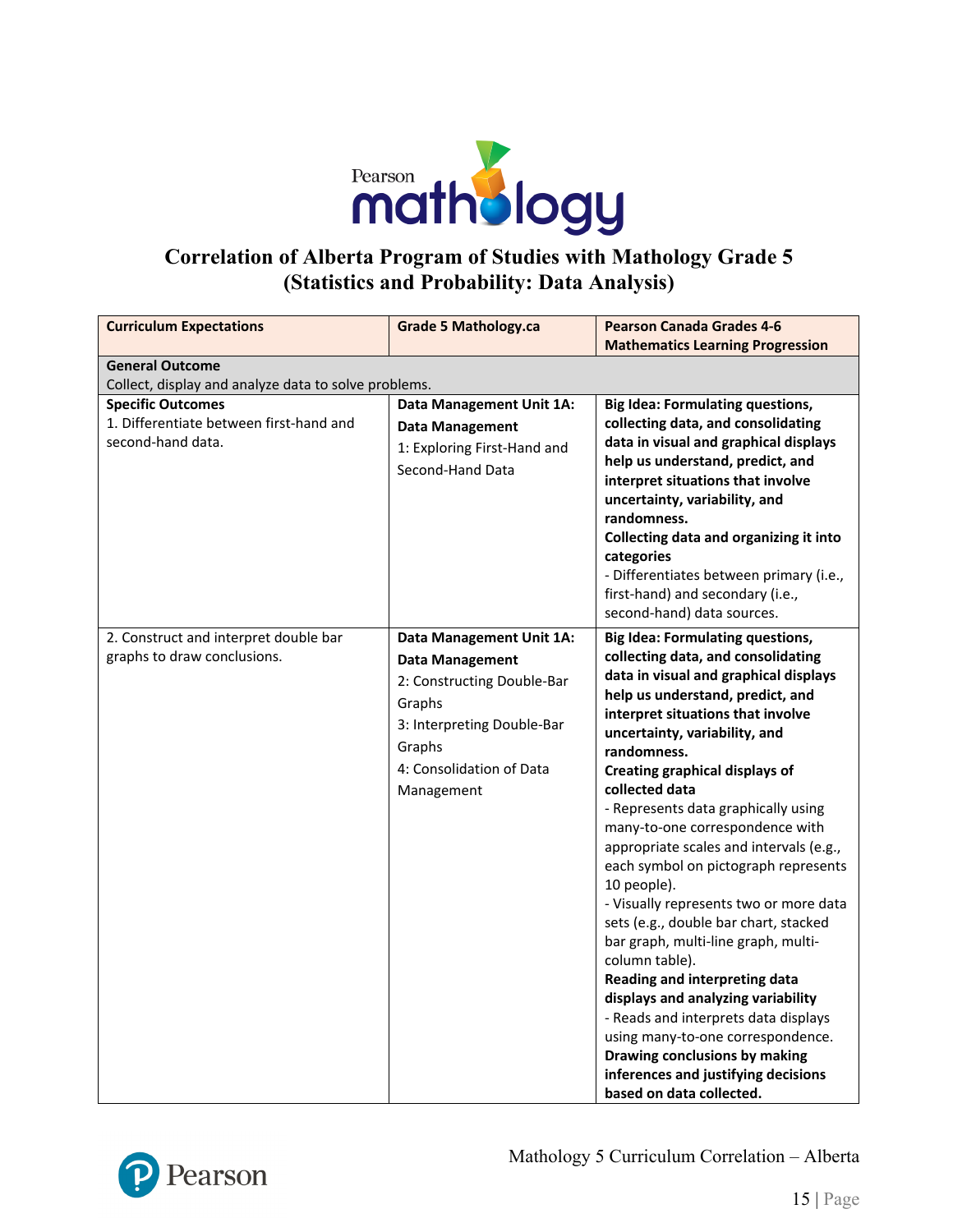| online news reports) sources. |
|-------------------------------|
|-------------------------------|